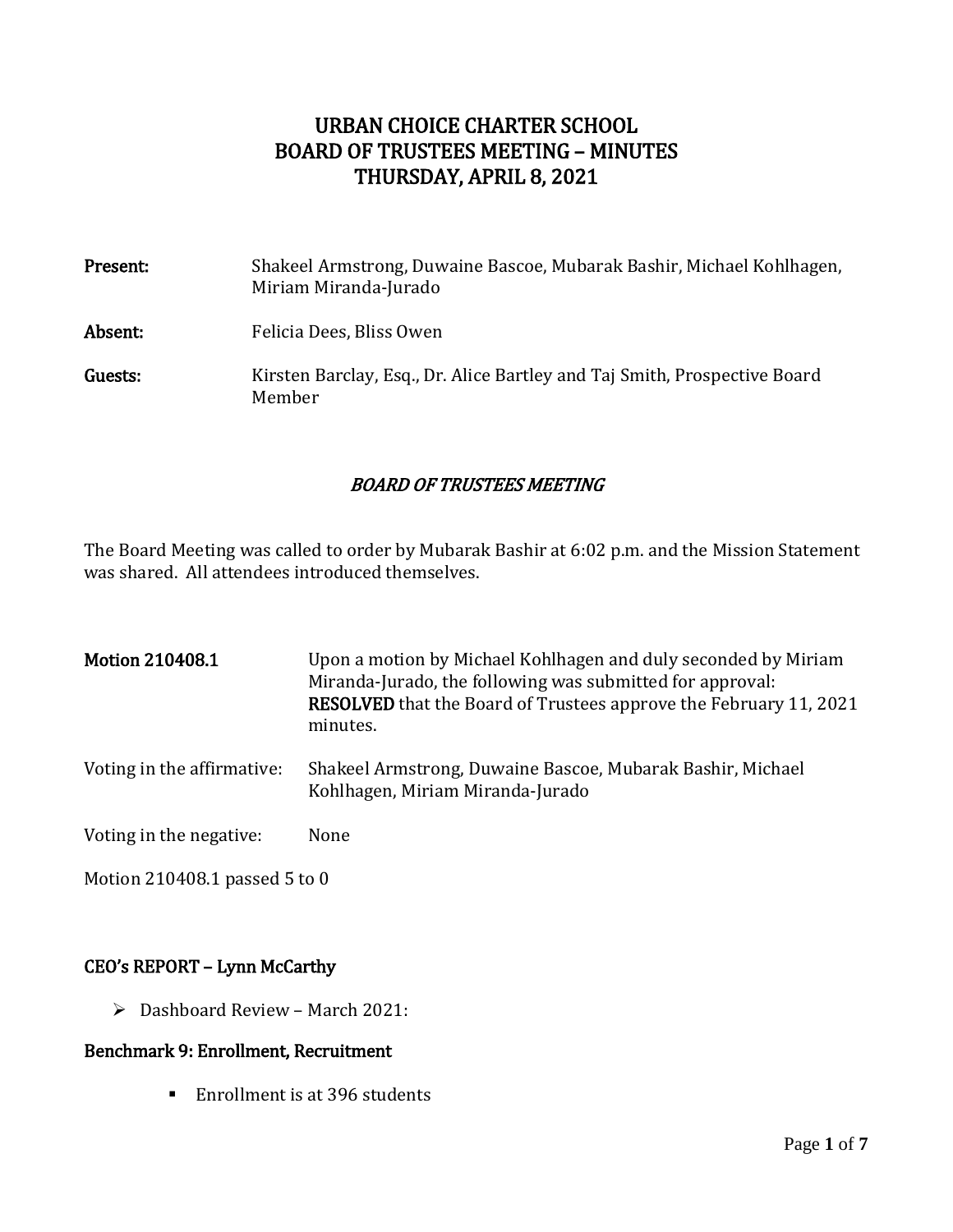- $\checkmark$  One student added in the month of March
- Wait list for 2020-21 is at 358 students
	- $\checkmark$  Grade seven has the largest number on list
- 51 students left UCCS from September to date
- **Lottery applications were down** 
	- $\checkmark$  Applications are down for all charter schools this year
	- $\checkmark$  311 applications
	- $\checkmark$  38 kindergarten openings
	- $\checkmark$  One third grade opening
	- $\checkmark$  Full at 400
	- $\checkmark$  Have not been made aware of any students leaving UCCS
	- $\checkmark$  Questioned if the weighting change for the lottery had any impact
		- Data will be analyzed and presented at the next BoT meeting
	- $\checkmark$  Ten of the kindergarten applicants were siblings
- Attendance increased 73%
	- $\checkmark$  Kindergarten increased

## Benchmark 3: Culture, Climate, and Student and Family Engagement

- **Five home visits**
- School activity delivered Chromebooks promised to graduating students from last year
- Discipline data
	- $\checkmark$  Overall 5<sup>th</sup> grade still higher with Help Zone Visits
	- $\sqrt{ATS}$
	- $\checkmark$  No out of school suspensions
- Hired staff
	- $\checkmark$  One position open
- All classrooms opened to two classes per grade level
- Art Teacher added
- 34 teaching staff members with 30 certified
- New staff members hired are all fully certified
- ELA State Assessments
	- $\checkmark$  Session One of the ELA timeframe 4/18-4/29
	- ◆ Math  $5/3 5/14$
	- $\checkmark$  Session one is multiple choice
	- $\checkmark$  Training with the staff this past Wednesday
		- Kelly presented to the staff
	- $\checkmark$  Looking at Book Two options
		- Will meet again to discuss including Dr. Alice Bartley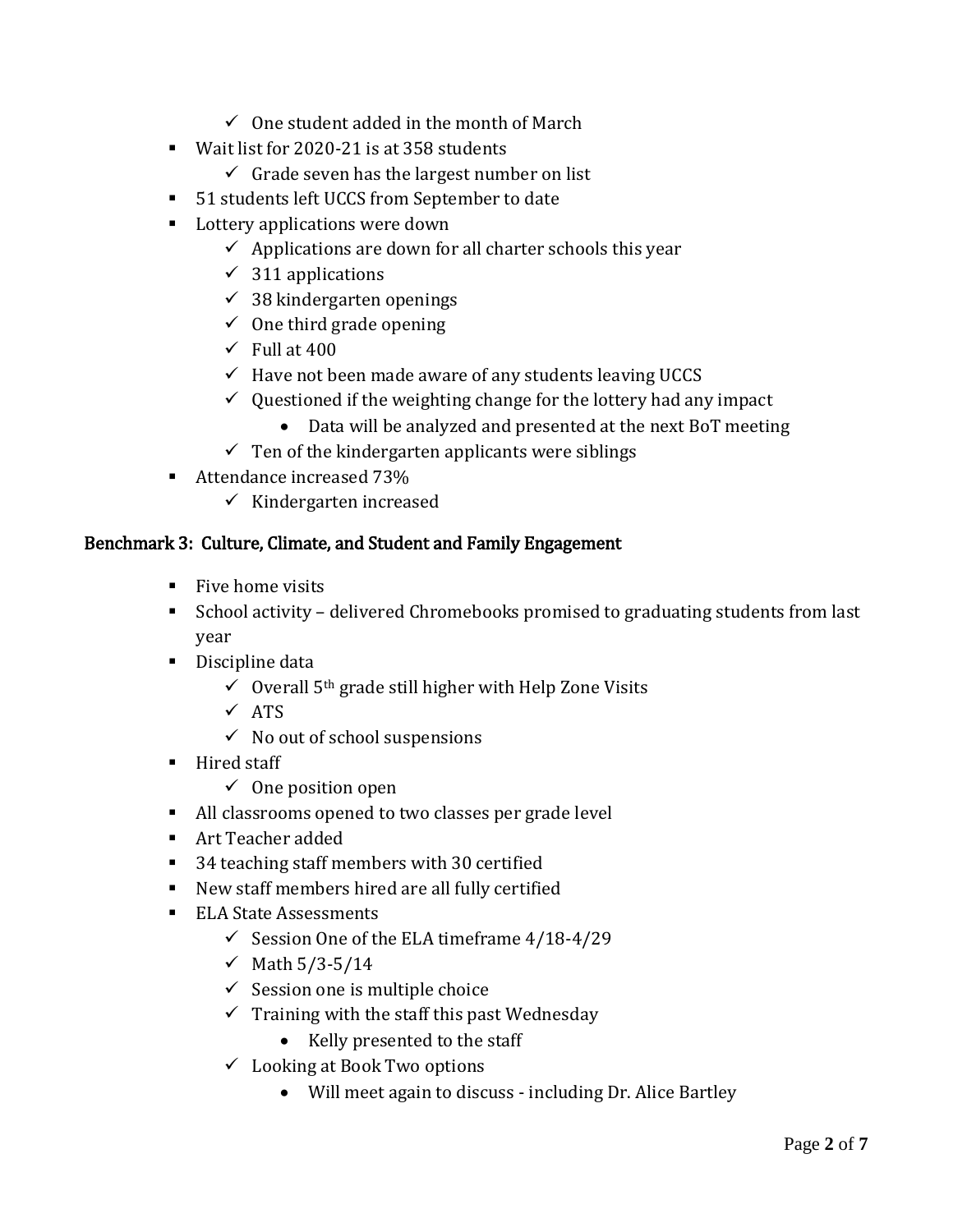## Chris Vernon:

- $\triangleright$  ELA
	- Grade 5 Reading Results, Part 2 highlight some of the points from our second iReady Test:
		- $\checkmark$  Looking for growth and changes in the right direction
		- $\checkmark$  Overall placement percentage
		- $\checkmark$  Tier One on grade level
		- $\checkmark$  Tier Two below and up to a grade level
		- $\checkmark$  Tier Three below two or more grade levels
		- $\checkmark$  Want to see Tier One go up and Tier Three go down
			- Results show there is not a significant change, but it is in the right direction
			- $\triangleleft$  Reading and testing in five different domains
			- Third grade increased in Tier One while Tier Three is unchanged
			- $\div$  Fifth grade is trending in the right direction
		- $\checkmark$  Phonics deficiencies are holding our students back
			- $\triangle$  Another iReady test planned in the coming weeks
			- $\cdot \cdot$  Breakdown and all of the relevant teachers have now had separate meetings with Macheal Spencer-Edwards
			- \* Kelly has worked with first and second grade reading groups using this data and now have a group of teachers trained to Fountas and Pinnell assessments – guided reading groups
			- ◆ Anthony Volforte put together a host of recommendations for what we need to put in place for next year such as purchasing a phonics program
				- Foundations is an established phonics program for K-2
					- o Guided reading model and investing in level books to assist guided reading all the way through the school
					- o Literacy intervention kits

### Benchmark 3 (Addition):

### Carl Parris:

- $\triangleright$  E-Sports a wonderful opportunity through CEI to engage our students
	- In collaboration with CEI and Project Boost, introduced the E-Sports program
		- $\checkmark$  March Madness Theme
		- $\checkmark$  Comprehensive Program
		- $\checkmark$  Overview of gaming industry
		- $\checkmark$  Themed lessons
		- $\checkmark$  Introduced major players and what is involved
		- $\checkmark$  Built in social/emotional teamwork with day-to-day life skills
		- $\checkmark$  Music industry and pop culture coming together
			- $\triangleleft$  Languages geared specifically for these young people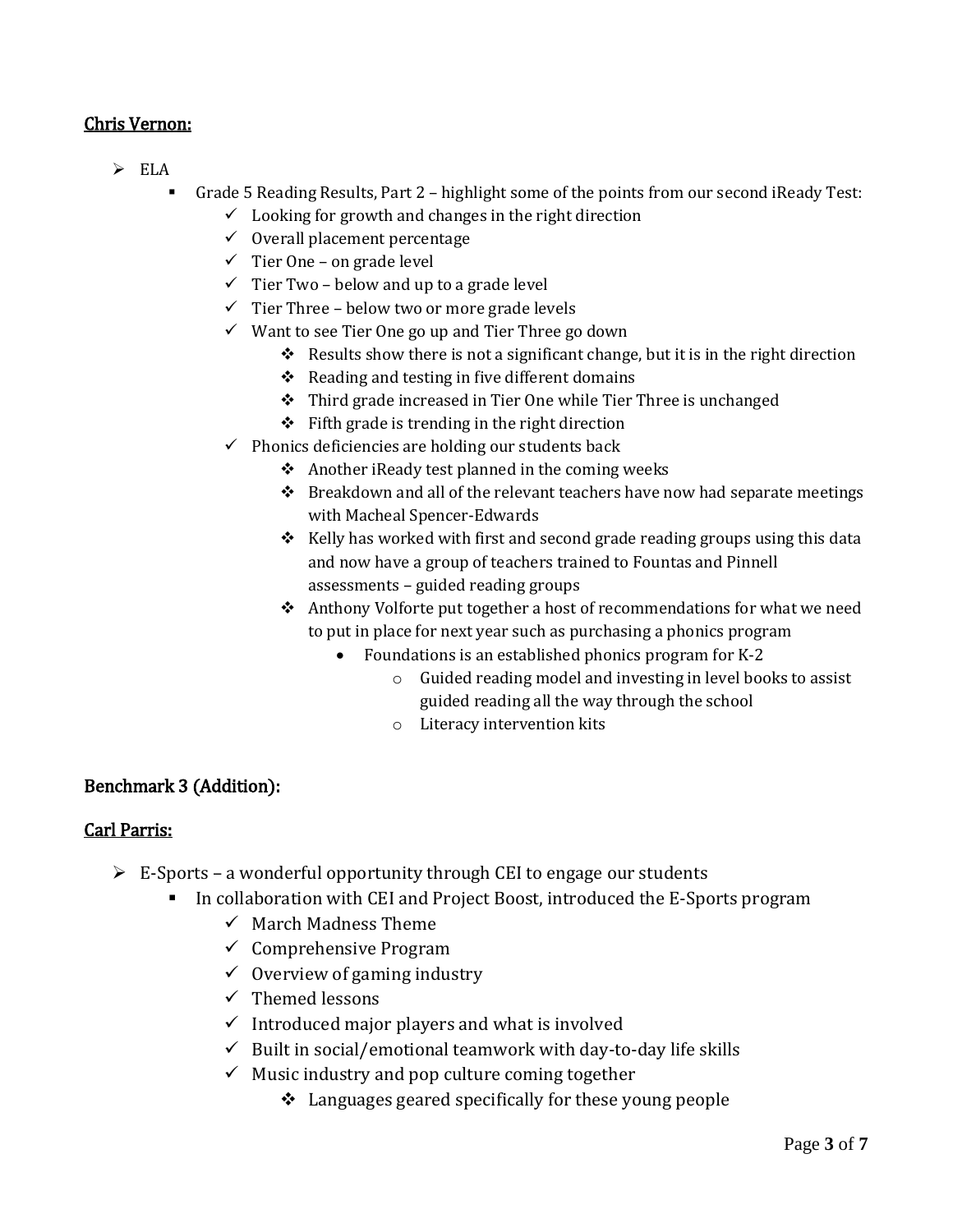- $\checkmark$  Meet in Media Center
- $\checkmark$  Discussions with others via Zoom
	- ❖ Planning additional speakers and players
- $\checkmark$  Open to boys and girls in grades 6, 7 & 8
- $\checkmark$  Attendance was at 11 today and 10 yesterday looking to average 12 students per day
- $\checkmark$  Engage in innovative approaches
- $\checkmark$  One-hour presentations including skill building
- $\checkmark$  Portable systems and partner vs. other gamers in healthy and non-violent ways
- $\checkmark$  Basketball court and introduction to the real live game of basketball

## Other Accomplishments and Highlights:

- $\triangleright$  \$5K donation received from the Kennedy Foundation for technology:
	- 25 wireless blue tooth headphones for remote students having difficulty locating a quiet spot within their homes for work
	- **Portable mice for Chromebooks**
	- 30 replacement chargers for Lenova Chromebooks
	- Additional Chromebooks
- $\triangleright$  Upcoming event planned for mid-May
	- In place of Winter Store which could not be held due to pandemic
		- $\checkmark$  Gift items were purchased through the Kennedy Foundation
		- $\checkmark$  Will honor Mother's Day/Father's Day
		- $\checkmark$  Students will select a gift to honor an important female and male in their lives
		- $\checkmark$  Wrapping gifts
		- $\checkmark$  Experience of being able to give to someone else

### CEI's REPORT – Michael Kohlhagen:

- $\triangleright$  Meeting with Dr. Alice Bartley every Thursday for 90 minutes
	- Asking questions of the Team
	- Ending the school year strong
	- Review of indicators of progress within the building
	- New ELA and new Math curriculum
	- **Progress while doing the units in the modules teachers have done a good job with** the pacing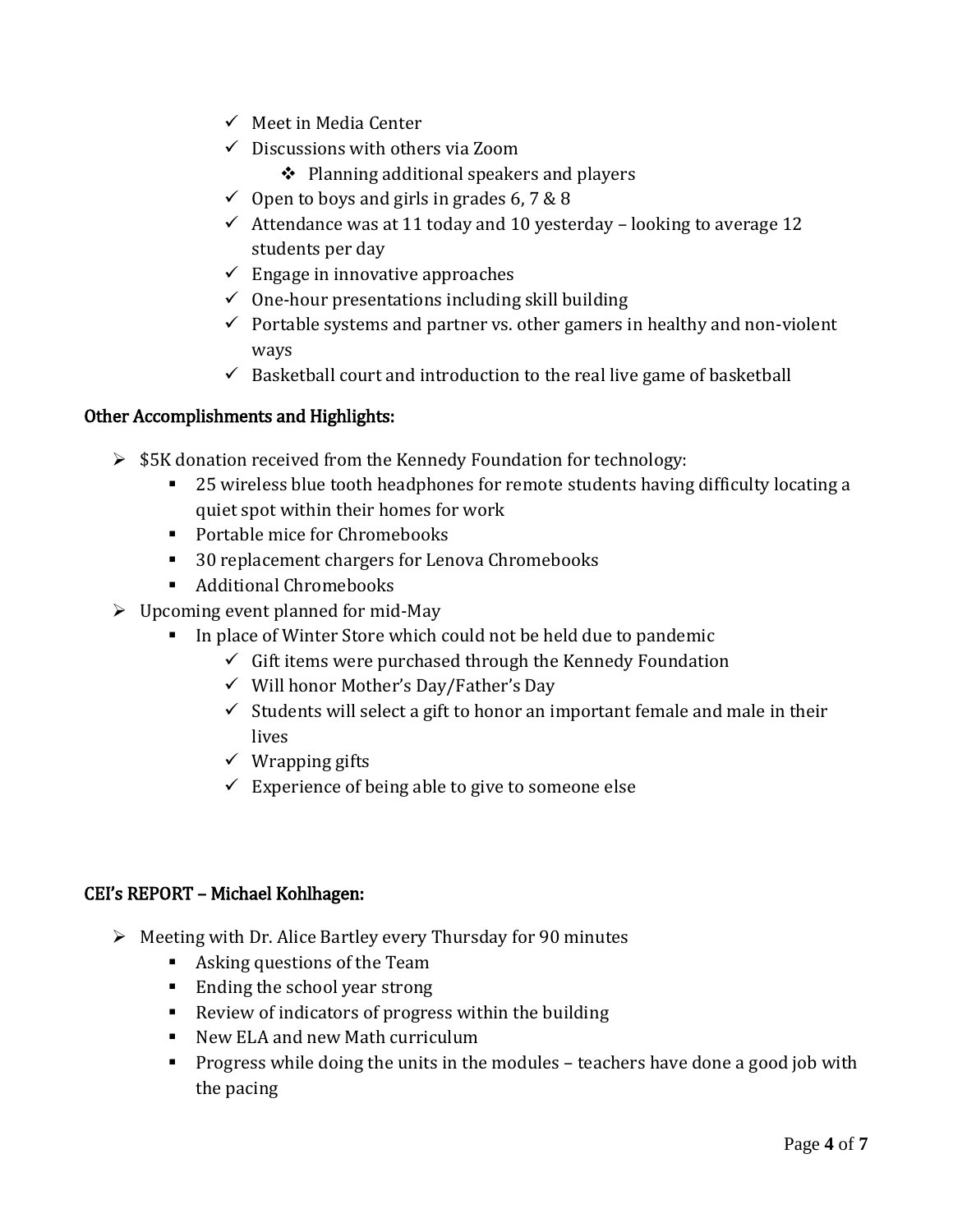- There is a need for work to implement growth
- $\triangleright$  Brand new curriculum Leadership Team made the decision to allow teachers to concentrate on either ELA or Math
	- Math/Science or ELA/Social Studies
	- Kelly Walker K-2 ELA teachers sharing practice based on data analysis
	- Working in Professional Learning Communities
	- Analyzing data together
	- **Teacher visitations**

### Carl Parris:

- $\triangleright$  Team is meeting regularly
	- **Supporting and meeting with students weekly**
- $\triangleright$  Focus on reducing behavior issues and altercations that can be disruptive
- $\triangleright$  Data connectivity
	- Every student enrolled has a working device
	- Devices available for new students that enroll
	- **More technology is coming**
	- **Moving in the right direction**
- $\triangleright$  We have engaged the Math Team extensively analyzing and taking a deeper look at future developments
	- What are students missing?
	- What areas are students not proficient?
	- What skills are needed to move forward?
	- Fully engaging the teachers in Professional Development

### TREASURER'S COMMITTEE REPORT – No Detailed Report

 $\triangleright$  Financials are consistent and stable

# GOVERNANCE COMMITTEE REPORT – Miriam Miranda-Jurado

- $\triangleright$  Completed face-to-face teacher meetings
- Teacher Survey will be distributed tomorrow
	- A full report will be compiled with results
- $\triangleright$  We are communicating with the users and consumers of a program
	- **Sharing positive suggestions for moving forward**
- $\triangleright$  There is a lot of work to complete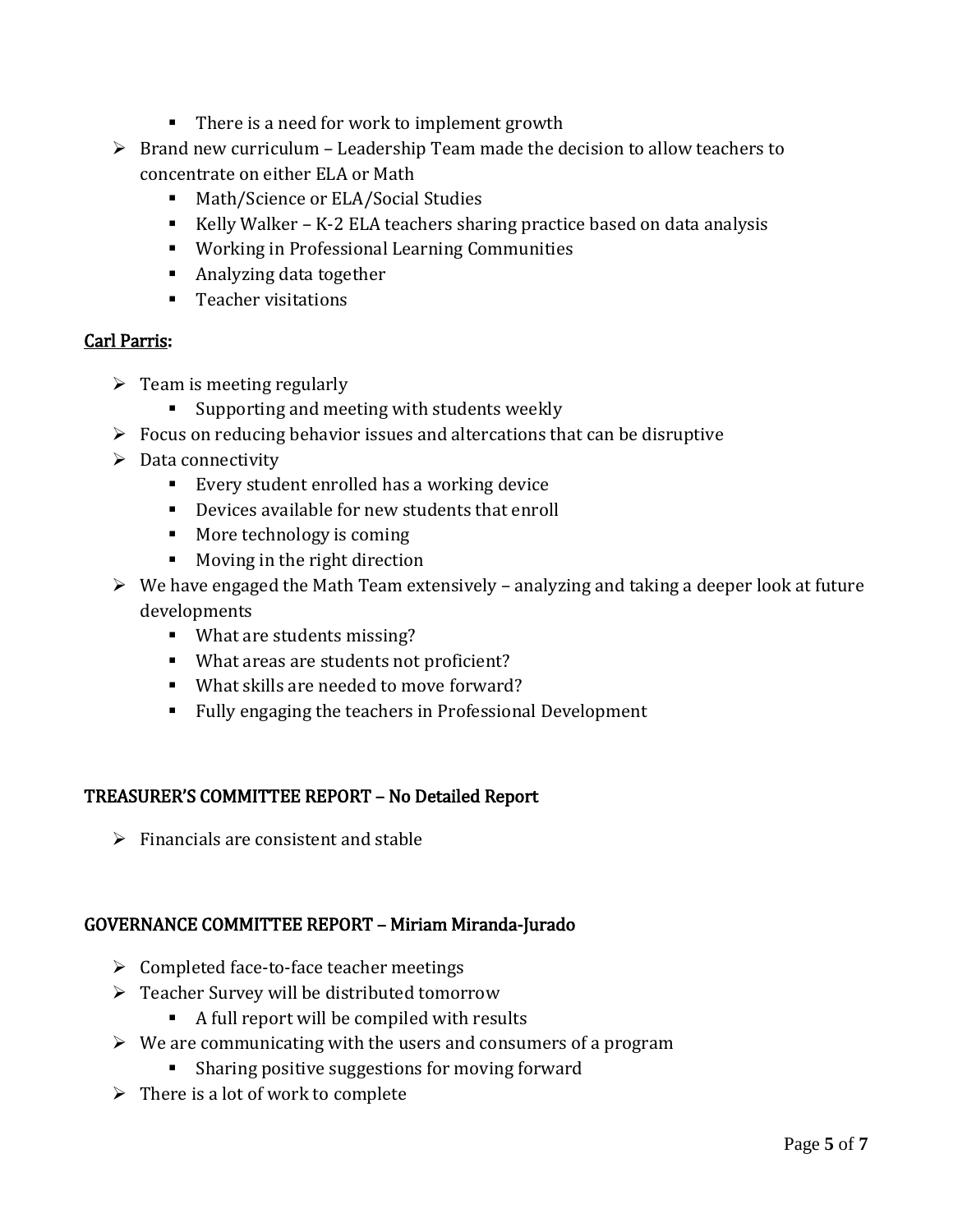- $\triangleright$  A comprehensive self-analysis was completed and delivered to Mubarak and Miriam
	- Will deliver and present at a special meeting in approximately a week followed by a presentation to the full board for review

| <b>Motion 210408.2</b>        | Upon a motion by Miriam Miranda-Jurado and duly seconded by<br>Shakeel Armstrong, the following was submitted for approval:<br><b>RESOLVED</b> that the Board of Trustees, having conducted a thorough<br>criminal history record check via fingerprinting which is deemed<br>acceptable by NYSED, and having discovered no State or Federal<br>criminal history, or having provided information regarding such<br>history to NYSED, if found, and having verified that any academic<br>and/or professional credential or qualification presented by the<br>proposed member is genuine, has voted to select Taj Smith as a<br>member to its Board of Trustees, with a term expiring on June 30,<br>2024, pending approval by NYSED. The resolution approving Taj<br>Smith is adopted upon NYSED's approval. |  |
|-------------------------------|-------------------------------------------------------------------------------------------------------------------------------------------------------------------------------------------------------------------------------------------------------------------------------------------------------------------------------------------------------------------------------------------------------------------------------------------------------------------------------------------------------------------------------------------------------------------------------------------------------------------------------------------------------------------------------------------------------------------------------------------------------------------------------------------------------------|--|
| Voting in the affirmative:    | Shakeel Armstrong, Duwaine Bascoe, Mubarak Bashir, Michael<br>Kohlhagen, Miriam Miranda-Jurado                                                                                                                                                                                                                                                                                                                                                                                                                                                                                                                                                                                                                                                                                                              |  |
| Voting in the negative:       | None                                                                                                                                                                                                                                                                                                                                                                                                                                                                                                                                                                                                                                                                                                                                                                                                        |  |
| Motion 210408.2 passed 5 to 0 |                                                                                                                                                                                                                                                                                                                                                                                                                                                                                                                                                                                                                                                                                                                                                                                                             |  |

### CHAIR REPORT – Mubarak Bashir

- $\triangleright$  Acknowledged that UCCS has secured a charter
	- **There is a need to get the message out and show the community that UCCS is doing** great work and that the school is open
- $\triangleright$  Discussed the Rochester Beacon an online publication
- $\triangleright$  New Regent on the Board of Regents
	- Will work with Lynn M. to set up meeting and build a relationship before the school year ends